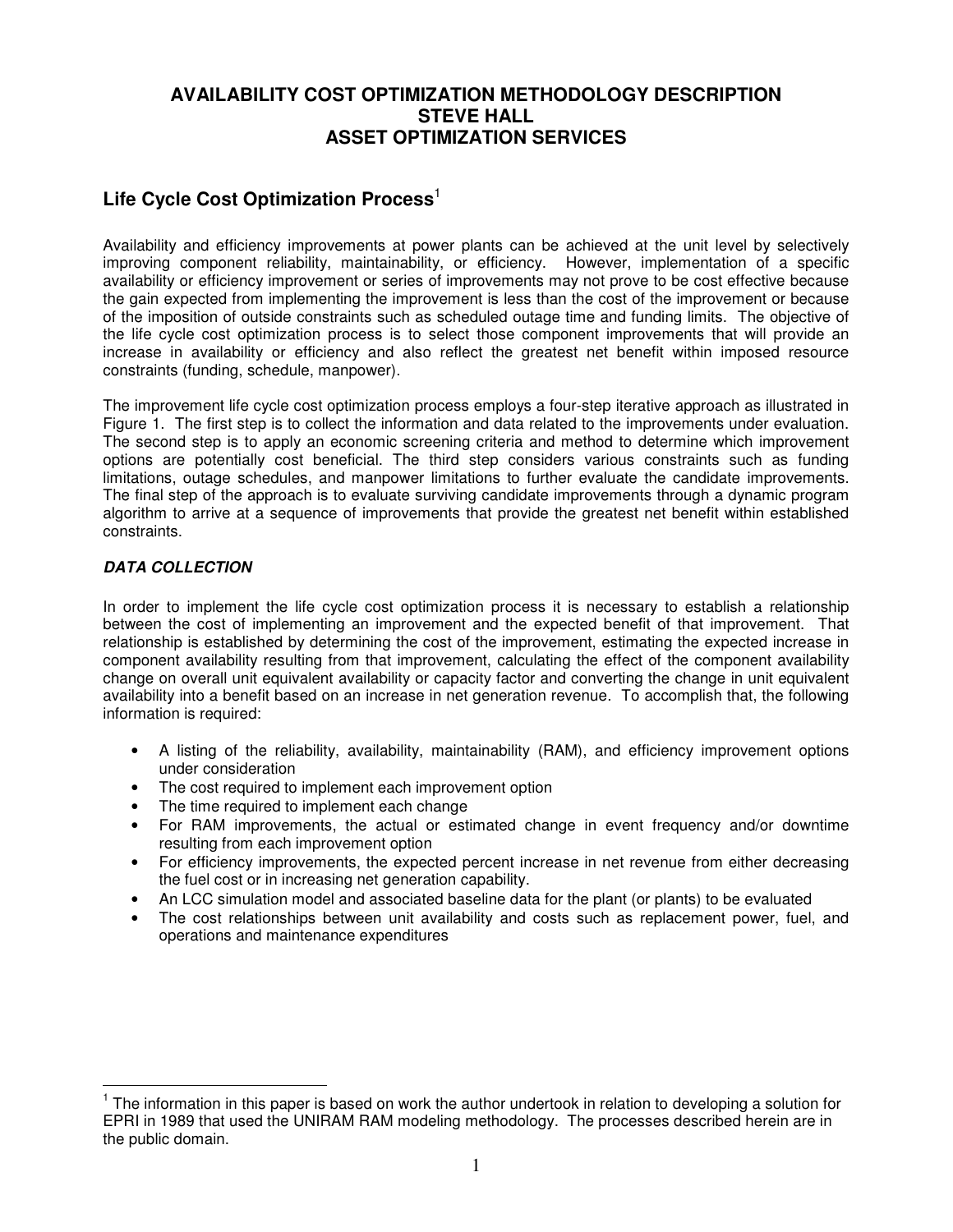

**Figure 1. Availability Optimization Process**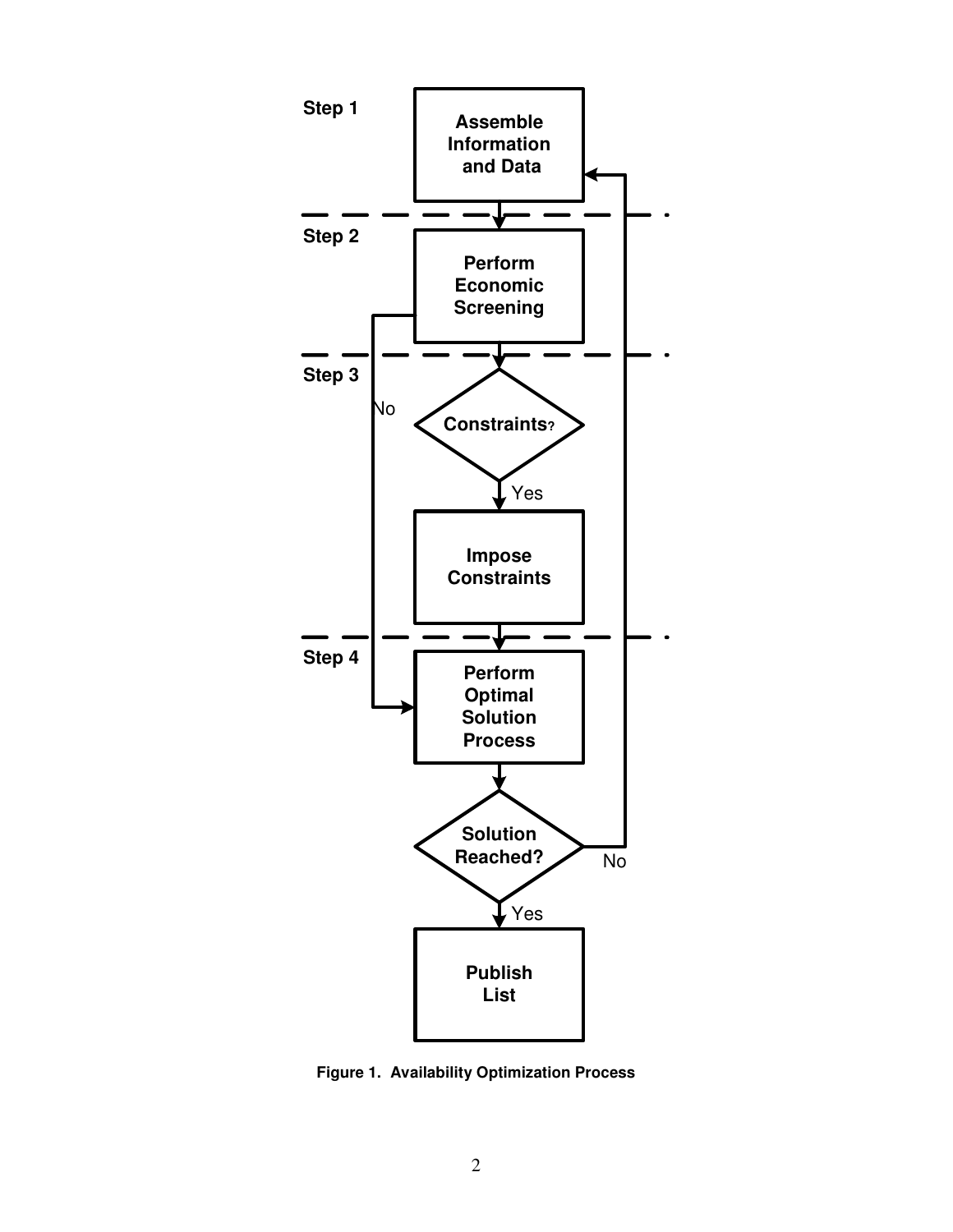- Identification of funding, schedule, or other resource constraints
- Economic factors such as escalation, discount, and interest rates
- Unit production demand parameters (e.g., baseload, cycling, peaking)

The LCC simulation model is used to assess changes in unit availability that may occur due to changes in component RAM characteristics so that the relationship between availability and production costs can be studied quickly and accurately. The need for information relating to constraints is required because the cost optimization methodology must be responsive to the possibility of limited capital, outage time, or the labor and engineering resources available for implementing improvements. This is especially true for improvement projects that must compete for funding.

### *ECONOMIC SCREENING ANALYSIS*

An economic screening analysis is used to identify those candidate improvement options that have the potential for producing a positive net benefit. This initial economic screening assumes that the proposed improvements are independent. Before beginning this analysis, a LCC simulation is performed for the plant (or plants) to evaluate the effect that changes in component availability have on unit production. The output of the LCC simulation is a criticality ranking  $(C_i)$ . This ranking indicates, for each component or event, the increase in unit productivity to be expected if that component were to achieve "perfect" availability, i.e., its availability becomes 1. The forecasted change in component availability for a given proposed improvement ( $\Delta A_c$ ) is then multiplied by he component's criticality ranking (C<sub>i</sub> x  $\Delta A_c$ ) to calculate the approximate change in unit availability that can be expected from implementing that change. This initial screening relies on the assumption that the relation ship between component and unit availability is linear. As Figure 2 illustrates, this relationship is typically non-linear. However, the relationship can be linearly approximated for small changes in component availability. For each proposed RAM improvement, the expected increase in unit production is then used to estimate the increase in annual megawatt hours that may be expected from a specific component improvement. To calculate the change in expected megawatt hours ( $\Delta MW-HR$ ), the following equation is used:

$$
\Delta MW\text{-}HR = \Delta A_u \times (Unit \text{ Net Capacity}) \times (Scheduled \text{ Operating Hours}) \tag{1}
$$

The increase in power production can then be converted to an expected revenue increase and compared to the cost of making the component improvement.

• Improvements proposed for increasing efficiency would be economically screened as follows:

If the proposed change results in an increase in net capacity, the benefit would be calculated using the following equation:

$$
\Delta MW\text{-}HR = A_u \times \Delta(Unit \text{ Net Capacity}) \times (Scheduled \text{ Operating Hours})
$$
 (2)

As before, the increase in power production can then be converted to an expected revenue increase compared to the cost of making the component improvement.

• If the proposed change resulted in lowering fuel costs, i.e., less fuel is required to generate the same amount of power the following equation would be used to calculate the expected benefit:

 $\text{Benefit} = \text{MW-HR's} \times \Delta(\text{Cost}/\text{MW-HR})$  (3) Where MW-HR's =  $A<sub>u</sub>$  x (Unit Capacity) x (Scheduled Operating Hours)

Should there be other cost factors affected by changes in unit productivity, these too can be estimated in a similar manner. Those component improvements that would provide a cost savings greater than the investment cost then become *potential* economically viable improvement candidates because, as we will see later, they maybe dropped from consideration for other reasons. If so desired, the present worth of the costs and benefits can be used in the economic screening process to account for the time value of money over the life of the change.

It is recognized that depreciation and tax effects could also be added to the economic screening model, as can O&M costs. Although these are second order effects they can be included should these factors be significant.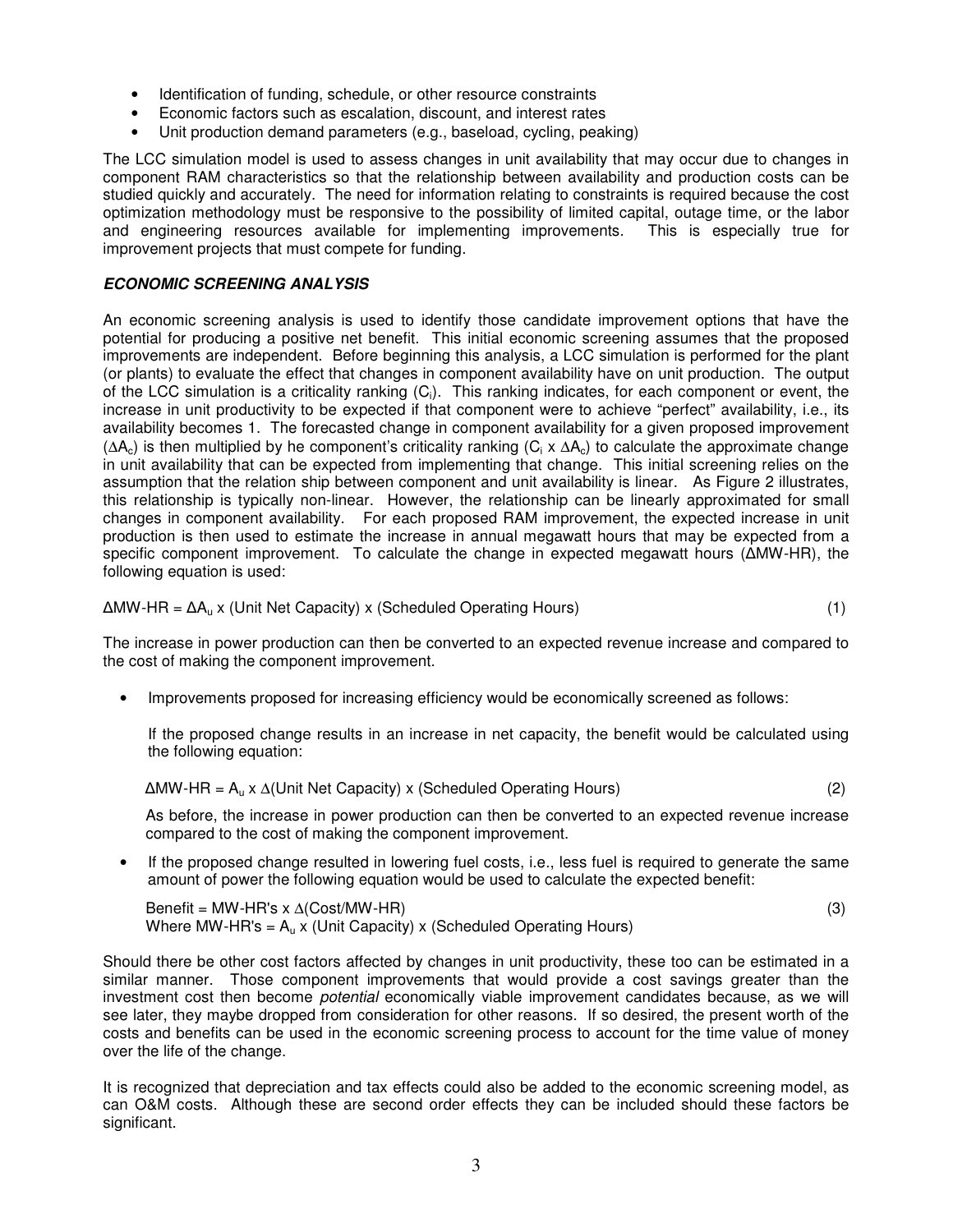

**Figure 2. Component/Unit Availability Relationship**

The output of the economic screening process is a list of potential economically viable improvement projects. These projects, with their costs and benefits, are then analyzed considering additional constraints (e.g., minimum cost-benefit ratio, must do for regulatory reasons, negative impact on safety, etc.) that may be desired.

## *OPTIMIZATION WITH CONSTRAINT*

The third step of the analysis considers any stated constraints on the improvement process such as funding limitations or manpower resources. If there are no constraints, or the constraints are not exceeded, the optimization process can proceed to the optimal solution process. If the limitations of any constraints are not satisfied, an integer program (IP) algorithm is applied to the economically screened candidate improvement options prior to last step. The objective of the IP algorithm step is to choose the combination of improvements that provide the optimum benefit while satisfying the limitations of each constraint. An example of the IP process is contained in Appendix A. The IP step assumes that the benefit resulting from each specific improvement will not affect the benefit of other improvements and that the total benefit is the sum of each individual benefit.

The result of using the IP is a list of candidate component improvements that maximize the net benefits and meet the imposed constraints. If the assumption of independence and linearity reflected the actual relationship between component and unit availability, the IP would provide the final optimum set of improvements. However, as seen in Figure 2, the relationship between component availability and unit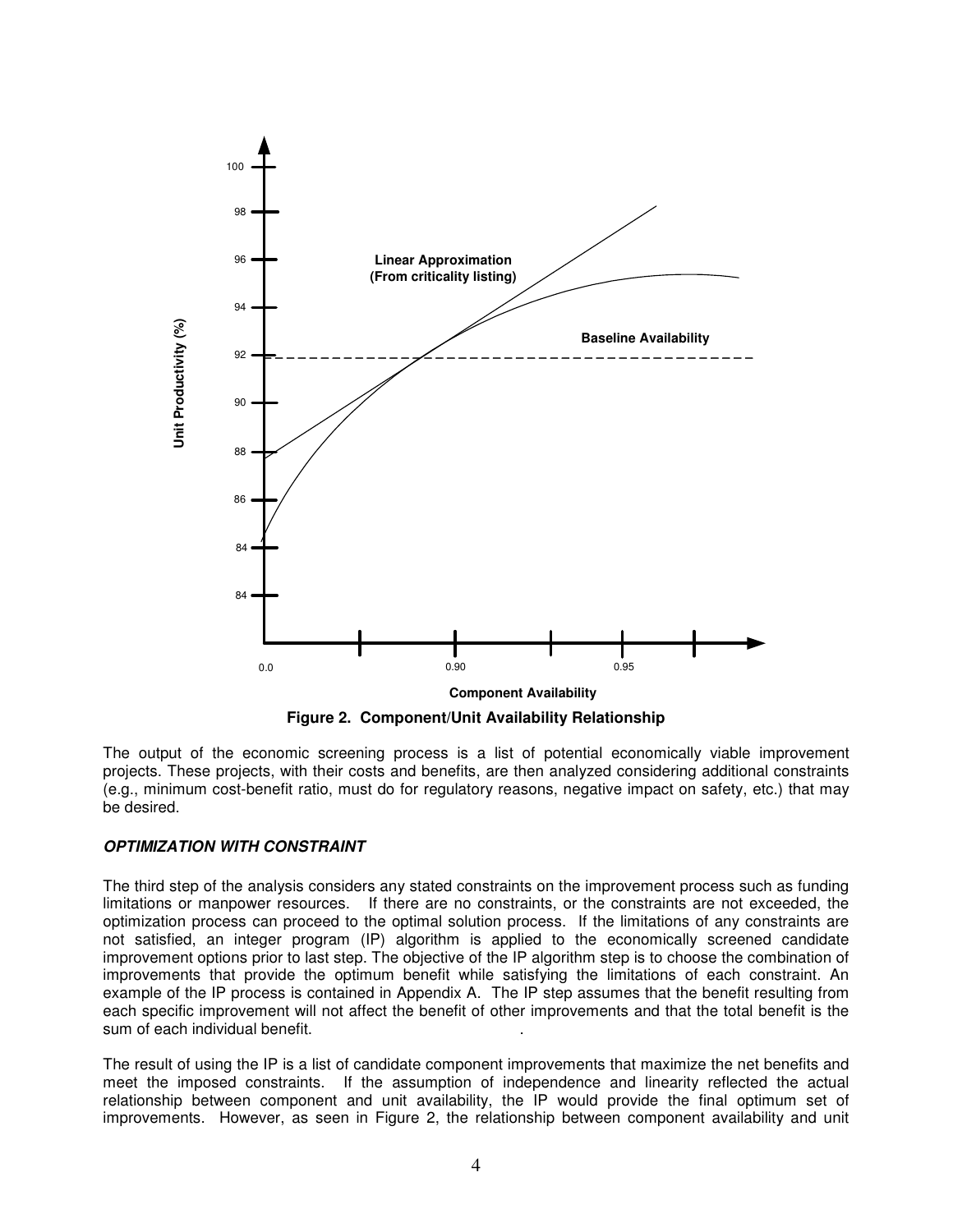availability is often non-linear and experience with LCC simulation models has shown that component improvement effects are not independent.

# *OPTIMAL SOLUTION PROCESS*

The final step in the optimization process is to apply a dynamic programming (DP) algorithm to the set of candidate improvement options. The objective of the DP algorithm is to optimize the solution set taking into account any non-linearities that exists between component and unit availability and any interdependency that can exist between components. This is done by making a sequence of selections such that if the process were prematurely terminated, the changes selected to that point would still be optimal.

As each component improvement is selected and the baseline design of the unit is changed (via the LCC model), it can be expected that the ratio of changes in unit availability to changes in component availability of the unmodified components will either increase, decrease, or remain the same. Because of these changes, it is possible that some component improvements that were previously not cost beneficial will become beneficial. Conversely, it is also possible that some improvements will no longer be beneficial. The unpredictable effect of changes on component criticalities  $(C_i)$  is investigated using the DP algorithm. An example of this algorithm is contained in Appendix B. Note that this DP algorithm is dependent on the same constraints imposed by the IP algorithm.

The DP algorithm is a process that methodically addresses the expected benefit of implementing alternative sets of improvement candidates to ascertain the set that will provide the greatest net benefit. As each improvement candidate is implemented and the baseline design of the unit is changed (via the LCC model), the economic screening and imposition of constraints processes are again done on an iterative basis. The economic screening is accomplished with the new baseline design; the imposition of constraints is accomplished with a reduction in the constraint equal to the cost of the candidate improvement(s) implemented.

The result of these optimal analyses is a chronologically ordered list of recommended improvements that should provide maximum return on an improvement investment considering all constraints.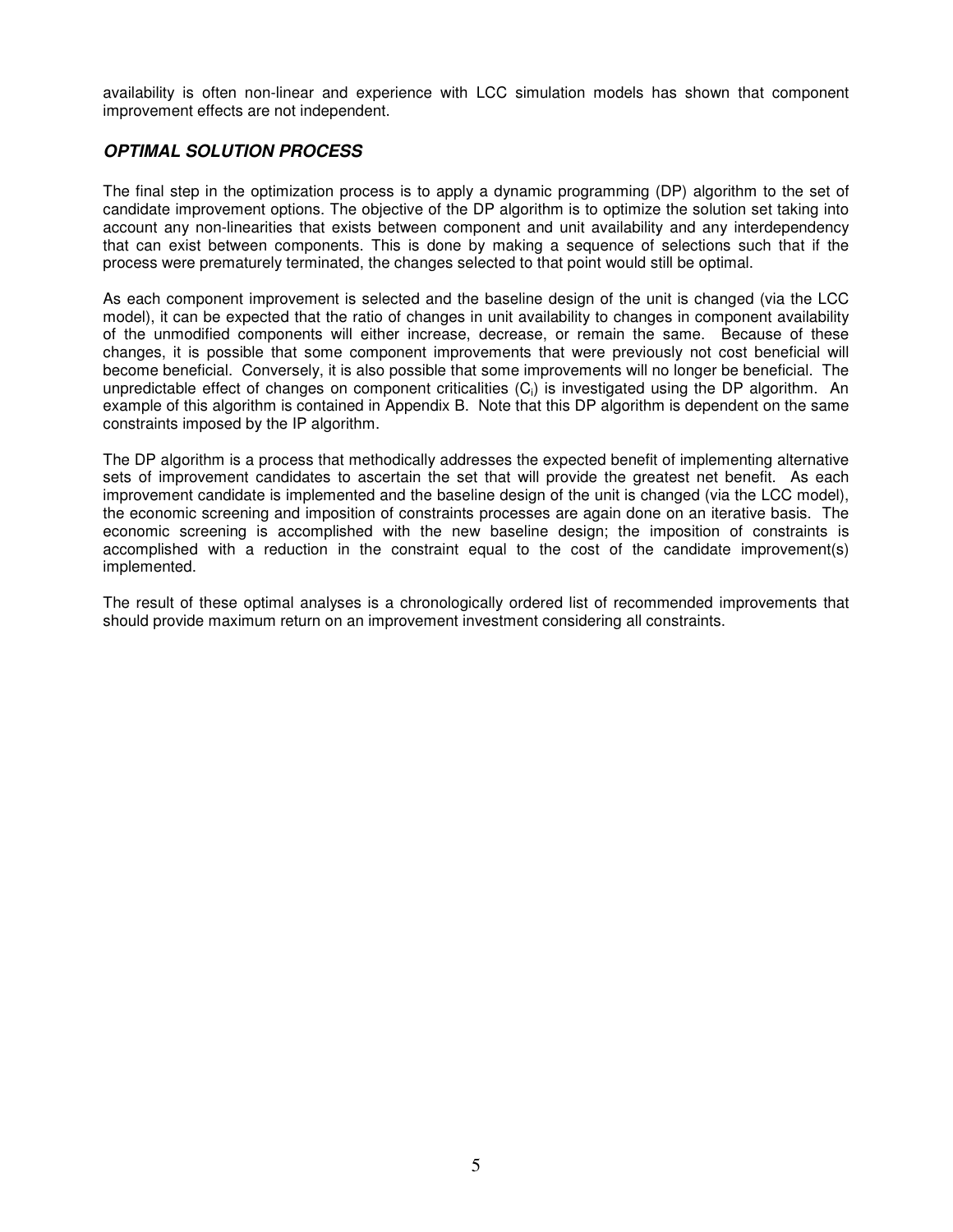# **Illustration of Integer Programming (IP) Algorithm 2**

In order to illustrate the application of the Integer Programming (IP) algorithm, it is assumed that a life cycle cost model (LCCM) has established a set of seven economically viable component improvement options and their associated estimated expected benefits ( $\Delta B_i$ ) and implementation (IC<sub>i</sub>) cost values. These are summarized in Table A-1. It is further assumed there exists a cost constraint of \$1,000,000. The problem is then:

| Maximize: | $\sum \Delta B_i X_i$<br>$i=1$                                                        | (A-1) |
|-----------|---------------------------------------------------------------------------------------|-------|
|           | Subject to: $\sum$ IC <sub>i</sub> X <sub>i</sub> < 1,000,000<br>$i=1$<br>$X_i = 0,1$ | (A-2) |

| <b>Alternative</b> | <b>Estimated NPW</b><br>Benefit $( \Delta B_i )$ | Implementation<br>Cost $(IC_i)$ |
|--------------------|--------------------------------------------------|---------------------------------|
| $X_{1}$            | \$157,000                                        | \$151,000                       |
| $X_2$              | \$640,000                                        | \$362,000                       |
| $X_3$              | \$207,000                                        | \$477,000                       |
| $X_4$              | \$273,000                                        | \$100,000                       |
| $X_5$              | \$95,900                                         | \$230,000                       |
| $X_6$              | \$17,100                                         | \$\$37,000                      |
| $X_7$              | \$148,000                                        | \$959,000                       |
|                    |                                                  | \$2,316,900                     |

#### **Table A-1. Sample Problem Data**

The first step in implementing the solution is to order the alternatives in order of decreasing benefit. For this example the ordered set is:

$$
X_2, X_4, X_3, X_1, X_7, X_5, X_6
$$

The operation of the algorithm for this example is summarized in Table A-2. The placing of a one (1) directly below a variable in the ordered set signifies the consideration of those variables for a potential solution. Each consideration is called an iteration and is one horizontal line in the algorithm solution. As an additional variable is considered in a subsequent iteration, it will be the next "leg" and will be indicated in the next vertical column. A leg begins what will be a path of possible combination of variables. The objective of the algorithm is to efficiently search the solution tree for the optimum solution, eliminating legs such that all possible combinations that will not result in an optimal solution will not have to be evaluated.

The constraint value  $(C<sub>T</sub>)$  is the total cost of implementing the combination of variables of a given iteration. The maximum value (V) is the absolute best possible value if the indicated variable is implemented and assuming all the benefits from other legs that are not specified by a 1 or 0 are obtained. For example, in iteration 1 (in which variable  $X_2$  is considered as a potential solution) the calculation assumes the benefits from all the alternatives in addition to  $X_2$ , thereby considering the best possible outcome from selecting  $X_2$  as the root of a leg. The sum of the benefits from all alternatives in the sample problem data is \$158,000, which is entered into the minimum value column.

<sup>2</sup> Egon Balas, *An Additive Algorithm for Solving Linear Programs with Zero-One Variables*, Operations Research, 13(4): 517-546, July –August, 1965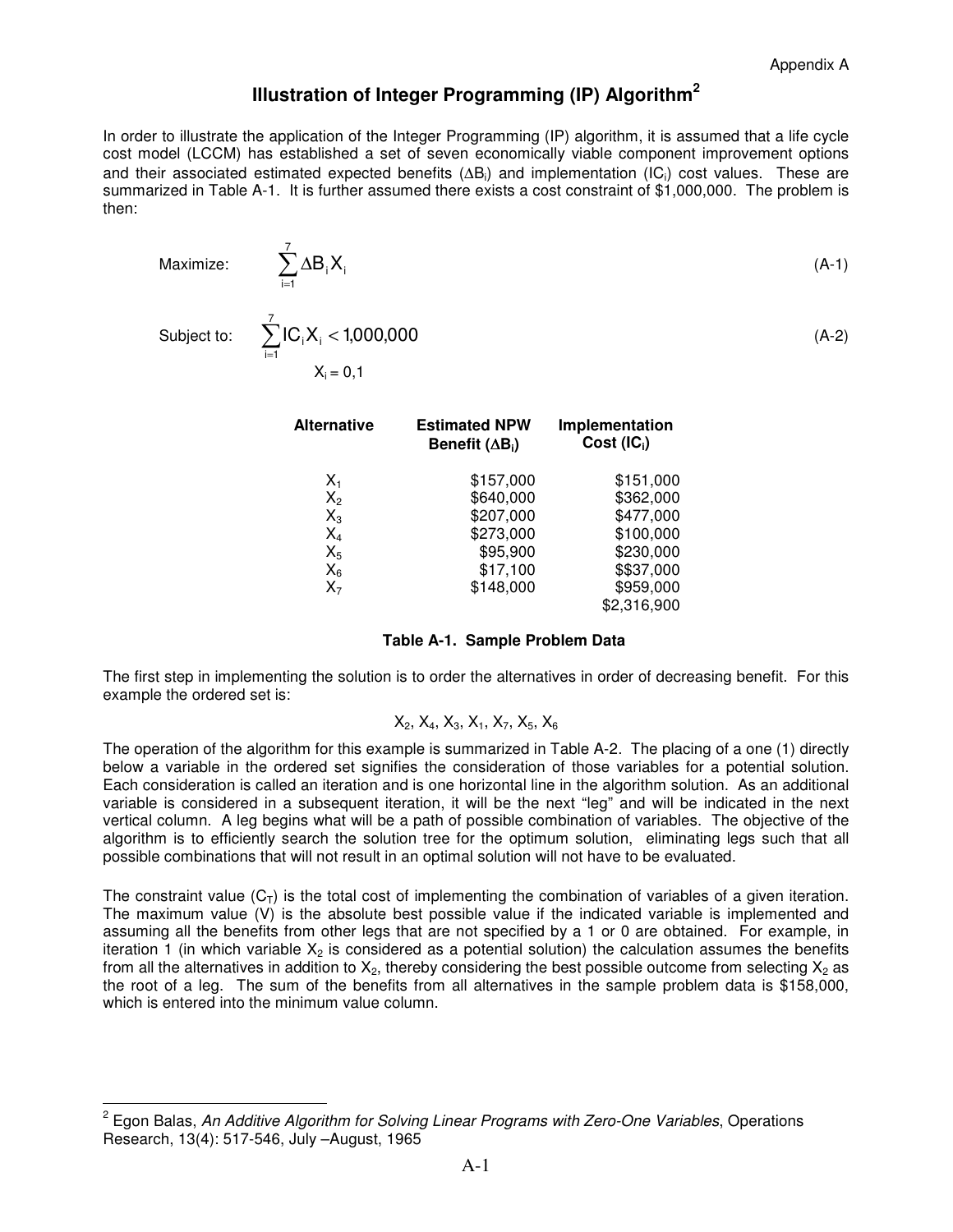| Iteration | Variable                         | Constraint    | Maximum     | Stored          | Eliminated? | Reason                  |
|-----------|----------------------------------|---------------|-------------|-----------------|-------------|-------------------------|
| No.       | $X_2X_4X_3X_1X_7X_5X_6$          | Value $(C_T)$ | Value (V)   | Solution $(VS)$ | Yes or No   | 1, 2, or 3              |
|           |                                  | \$362,000     | \$1,538,000 | 0               | No          |                         |
| 2         | 11                               | \$462,000     | \$1,538,000 | 0               | No          |                         |
| 3         | $1 \t1 \t1$                      | \$939,000     | \$1,538,000 | 0               | No          |                         |
| 4         | 1 1 1 1                          | \$1,090,000   | \$1,538,000 | 0               | Yes         |                         |
| 5         | 11101                            | \$1,898,000   | \$1,381,000 | 0               | Yes         |                         |
| 6         | 111001                           | \$1,169,000   | \$1,233,000 | 0               | Yes         |                         |
|           | 0 <sub>0</sub><br>$\overline{0}$ | \$976,900     | \$1,137,100 | 0               | Yes         | 3                       |
| $8^*$     | 110<br>$\overline{0}$<br>11      | \$880,000     | \$1,183,000 | \$1,137,100     | Yes         | 3                       |
| 9         | $1\quad0$<br>-1                  | \$569,000     | \$1,265,000 | \$1,183,000     | No          |                         |
| 10        | 10                               | \$720,900     | \$1,265,000 | \$1,183,000     | No          |                         |
| 11        | 10                               | \$1,679,000   | \$1,265,000 | \$1,183,000     | Yes         |                         |
| 12        | 10<br>$\Omega$                   | \$950,000     | \$1,170,000 | \$1,183,000     | Yes         | 2                       |
| 13        | 10<br>0 <sub>1</sub><br>1        | \$1,798,000   | \$1,108,000 | \$1,183,000     | Yes         | 1,2                     |
| 14        | $1\,0$<br>0 <sub>1</sub>         | \$513.000     | \$1,158,000 | \$1,183,000     | Yes         | $\overline{\mathbf{c}}$ |
| 15        | 0 <sub>1</sub>                   | 100,000       | \$898,000   | \$1,183,000     | Yes         | $\overline{c}$          |
| Solution  |                                  |               |             |                 |             |                         |

### **Table A-2. Algorithm Solution**

To begin the operation, an initial stored solution is assumed (0 in this case since all alternatives are required to be positive). The decision tree is then explored and, at each iteration, either a leg is eliminated or no decision is obtained. If a leg is eliminated it is removed from further consideration. A leg will be eliminated if any of the following conditions is met:

- 1. The cost total  $(C_T)$  with the next leg will exceed the maximum cost constraint.
- 2. The next leg and the maximum contribution of the remaining legs are not as beneficial as the last stored solution  $(V<sub>S</sub>)$ .
- 3. The next leg is the last leg and creates an improved solution (V). (Note: This improved solution then becomes the new stored solution  $(V_s)$ .

In iteration 1, none of the criteria for eliminating a leg are met because the cost of implementing  $X_2$  is \$362,000 against a constraint of \$1,000,000 and the stored solution is 0. Therefore no decision is obtained in iteration 1. However in iteration 4, in which the total cost (\$1,090,000) exceeds the total cost constraint, elimination occurs because of condition 1. Therefore this leg root, in which the first four variables are considered implemented, will be eliminated from further investigation entirely. Consequently, the next iteration considers the first three and the fifth variables implemented at a total cost of \$1,898,000 which also exceeds the cost constraint again results in the elimination of a root.

Iterations 6 and 7 continue trying the next possible combinations of variables without an optimal solution. The solution in iteration 7 specifies the last leg and has a maximum value that is more beneficial than the stored solution and is therefore eliminated under condition 3. This process continues until all leg roots have either been eliminated or accepted and the most beneficial solution that satisfies the cost constraint is selected. Iteration 8 is selected as the optimal solution; it provides the largest maximum value for the imposed constraint.

This example yields a solution that calls for implementing candidates  $X_1$ ,  $X_2$ ,  $X_4$ ,  $X_5$ , and  $X_6$  with a maximum total increase in production revenue of \$1,830,000 and a capital investment of \$880,900 (within the \$1,000,000 cost constraint). In this example 128 ( $2^7$ ) potential candidate selections existed. However, through application of the IP algorithm, only fifteen needed to be identified for examination and those fifteen were examined fairly rapidly because of the building block nature of the process.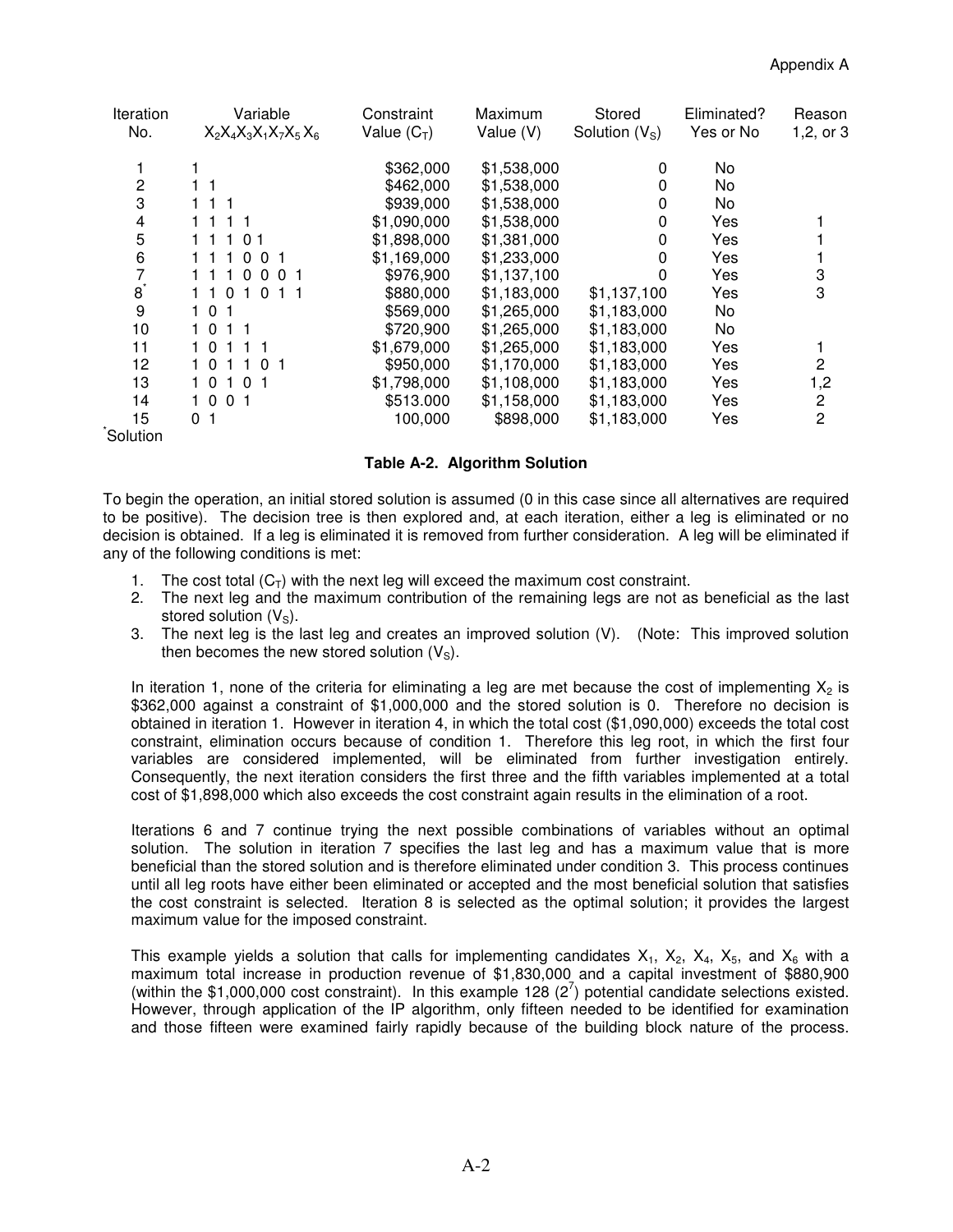# **Illustration of the Dynamic Programming (DP) Algorithm**

In the example presented in Appendix A, an optimal linear solution was found from evaluating seven candidates for a total capital cost of \$880,900 which corresponds to a total revenue increase of \$1,183,000. Because the relationship between component and unit availability is usually nonlinear, a means of addressing those relationships and their affect on achieving an optimum solution is required. The application of a DP algorithm is used to address this requirement. This appendix illustrates how non-linear relationships can affect an optimal solution and demonstrates the use of the dynamic programming (DP) algorithm to address non-linear relationships that could impact the actual optimal solution.

## *Non-linear Relationship Effect*

Figure B-1 can be used to illustrate how non-linear relationships can affect development of an optimal solution. Figure B-1 shows the relationship between component A and the unit and component B and the unit. Before any improvements are proposed, the relationships between the two components and the unit are depicted by the two curves and unit availability labeled as baseline. If the availability of only component A is improved as indicated by the arrow labeled A, unit availability would increase to about 93% (dotted line), a change of 1%. If the availability of only component B is improved as indicated by the arrow labeled B, unit availability would increase to about 95% (dashed line), a change of 3%. If, however, component A and then component B are implemented in sequence, the following occurs:

- Component A is improved and baseline availability moves to 93%
- Since there is yet no improvement in B, the curve representing the relationship between component B and the unit will shift as shown and the unit availability corresponding to the unchanged component B availability moves from  $B_1$  to  $B_2$ . This occurs because the point at which the curve crosses the Y-axis does not change appreciably and the baseline availability of for component B does not change.
- Component B is now improved. However, unit availability increases by 4% to 97%.

Assume that the worth of improving availability by 1% is \$1,000,000 (\$20/MW-HR, 1000 MW unit). When the two components are considered independently, the benefit is equivalent to \$4,000,000; when combined, the value is \$5,000,000. While not illustrated in Figure B-1, if component B is implemented and then component A, the increase is only about 3.8%.

## **DP Algorithm**

The first step in the DP algorithm is to create a matrix such as the one shown in Table B-1. Each column in the matrix corresponds to linear X<sub>k</sub> solution variable (X<sub>1</sub>, X<sub>2</sub>, X<sub>4</sub>, X<sub>5</sub>, X<sub>6</sub> in the previous IP solution). IC<sub>k</sub> on each column corresponds to  $C_T$ -IC<sub>k</sub> (i.e., the cost constraint minus the implementation cost associated with the K<sup>th</sup> candidate variable).  $V_k^*$  corresponds to the IP solution of the reduced problem (i.e., excluding X<sub>k</sub>) plus the actual improvement expected from implementing  $X_k$  using the LCC simulation model. Each column in the matrix corresponds to a reduced problem solution given that  $X_k$  is selected as an improvement. Variables included in the reduced problem solution are identified by ones and by zeros if they are not. A zero is entered for  $X_k$  since it cannot enter the reduced solution as an improvement. Variables included in the reduced problem solution are identified by ones and by zeros if they are not. A zero is entered for  $X_k$ since it cannot enter the reduced solution.

Each reduced problem is solved using the following steps: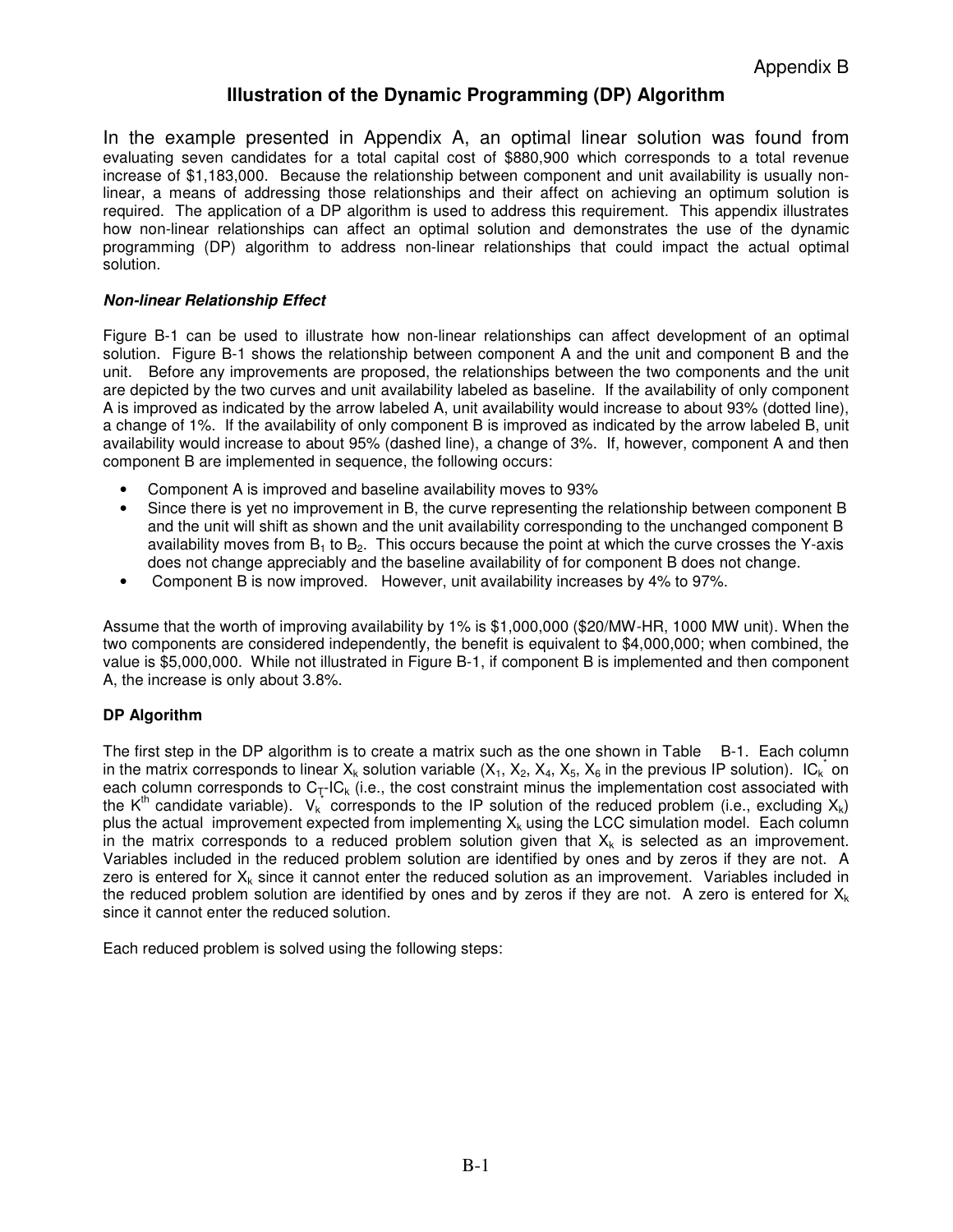

**Figure B-1. Component/Unit Availability Non-linear Relationships**



**Table B-1. Initial DP Matrix**

- 1. Candidate  $X_k$  is assumed to be implemented and the LCC simulation is executed to determine the expected change in MW-HR's associated with its implementation and to determine the criticality ranking of the remaining candidates. If the set of criticality ranking values are unchanged from the original baseline ranking values, the reduced solution will be the same as the original IP solution and the solution can proceed to the next  $X_k$  and its reduced problem.
- 2. A new set of ∆C<sub>k</sub>'s (where C<sub>k</sub> is the benefit associated with the K<sup>th</sup> improvement) are determined by converting ∆MW-HR's to ∆\$'s. At this point, because of non-linear effects, some of the variable candidates may drop out of the solution be cause the no longer supply a  $\Delta C_k > 0$  (or other selected minimum value  $> 0$ ). In this case zeros would be entered into the reduced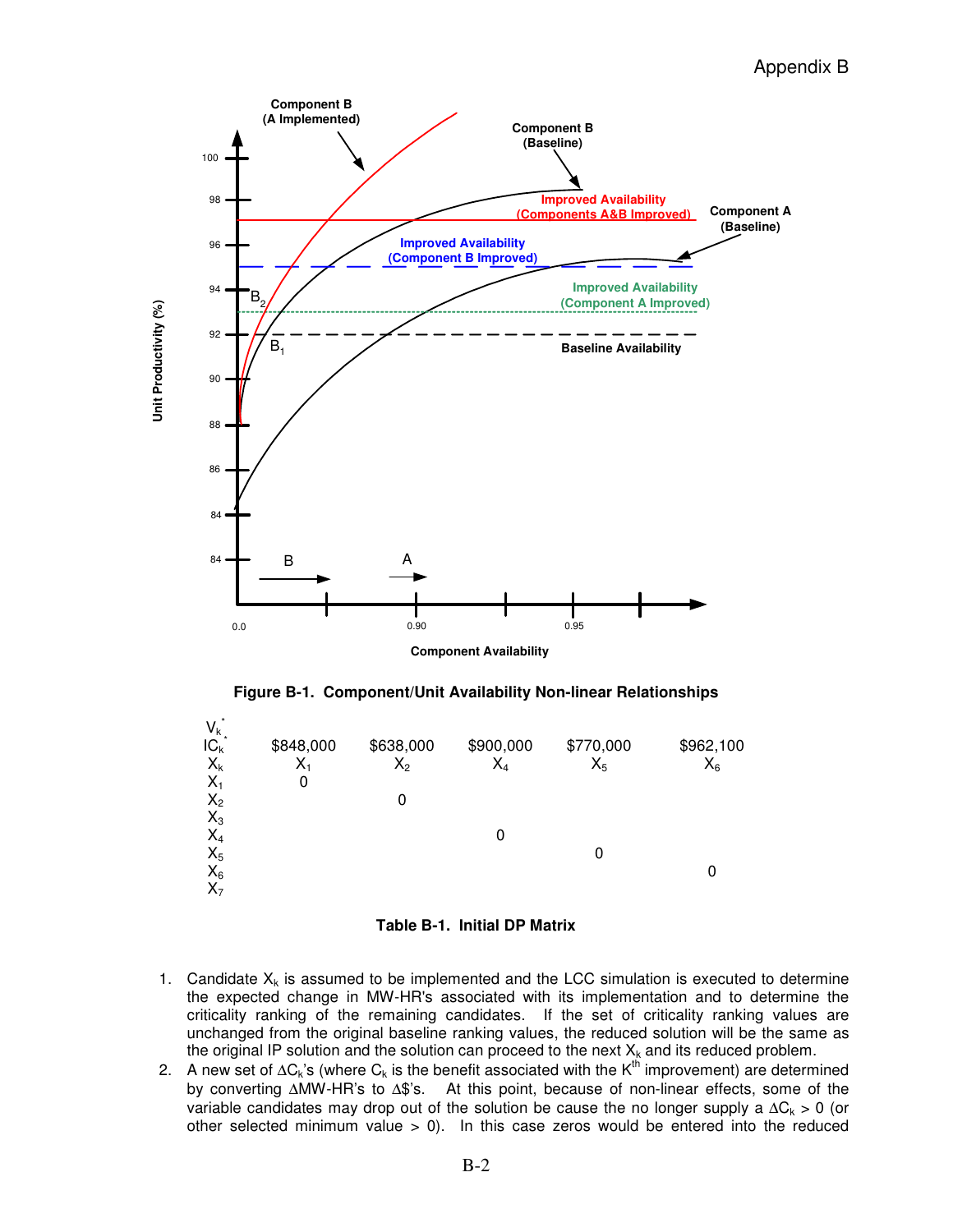problem solution for the appropriate  $X_k$ 's.

- 3. The IP algorithm is applied to the reduced problem, using  $IC_k^*$  as the constraint and the solution is entered into the appropriate column.
- 4. The value of  $V_k^*$  corresponding to the reduced problem solution value plus the value of implementation of the  $k^{\text{th}}$  candidate is determined.

After all the reduced problems have been solved, the column having the maximum  $V_k^*$  value is selected as the solution to the initial matrix. This solution signifies that if only one candidate is to be implemented, the  $X_k$ that provided the solution is the optimum candidate.

Table B-2 presents the solution to the initial matrix for this hypothetical case. In this example,  $X_2$  is the variable selected and is considered to be implemented giving rise to the new reduced matrix illustrated in Table B-3. (Note, since  $X_2$  is now considered selected, it no longer remains in the problem set.) During this process, improvement candidates may drop out of the reduced solutions because they are no longer economically viable due to non-linear effects. It is also possible that the variables previously screened out may enter into the reduced problem IP solution. This is illustrated in Table B-2 where  $X_3$  entered the solution set even though it was not part of the original IP solution;  $X_1$  and  $X_5$  dropped out. This process continues until either the capital constraint is met or all of the viable alternatives have been accepted. Tables B-4 though B-7 illustrate these steps for the remainder of the hypothetical problem. In this example, the final solution is  $X_2$ ,  $X_3$ ,  $X_4$ , and  $X_6$  with a capital cost of \$976,900 and a total increase in revenue of \$1,156,100. The non-linearities caused the total increase in revenue to be \$26,900 less than the initial IP solution predicted. The algorithm was terminated by the cost constraint, i.e., all of the remaining options exceeded the remaining capital constraint,  $IC_3$ .

For those instances in which constraints are not exceeded or non-existent, the algorithm proceeds as described except the IP algorithm and constraints are not used. The only criterion for acceptance of the improvements is that each improvement remains beneficial after another component is improved.

| $V_{k}$ | \$1,086,300 | \$1,141,100    | \$1,103,400 | \$1,137,500 | \$1,139,250    |
|---------|-------------|----------------|-------------|-------------|----------------|
| $IC_k$  | \$848,000   | \$638,000      | \$900,000   | \$770,000   | \$962,100      |
| $X_k$   |             | $\mathsf{X}_2$ |             |             | Λ <sub>6</sub> |
| Χ.      |             |                |             |             |                |
| $X_2$   |             |                |             |             |                |
| $X_3$   |             |                |             |             |                |
| $X_4$   |             |                |             |             |                |
| $X_5$   |             |                |             |             |                |
| $X_6$   |             |                |             |             |                |
|         |             |                |             |             |                |

Solution is  $X_2$ 



| *<br>$V_k$<br>IC <sub>k</sub><br>$X_k$    | \$161,00<br>$X_3$ | \$538,00<br>$X_4$ | \$600,100<br>$X_6$ |
|-------------------------------------------|-------------------|-------------------|--------------------|
| $X_1$                                     |                   |                   |                    |
|                                           |                   |                   |                    |
|                                           |                   | 0                 |                    |
| $X_3$<br>$X_4$<br>$X_5$<br>$X_6$<br>$X_7$ |                   |                   |                    |
|                                           |                   |                   |                    |
|                                           |                   |                   |                    |

**Table B-3. First Reduced DP Matrix**